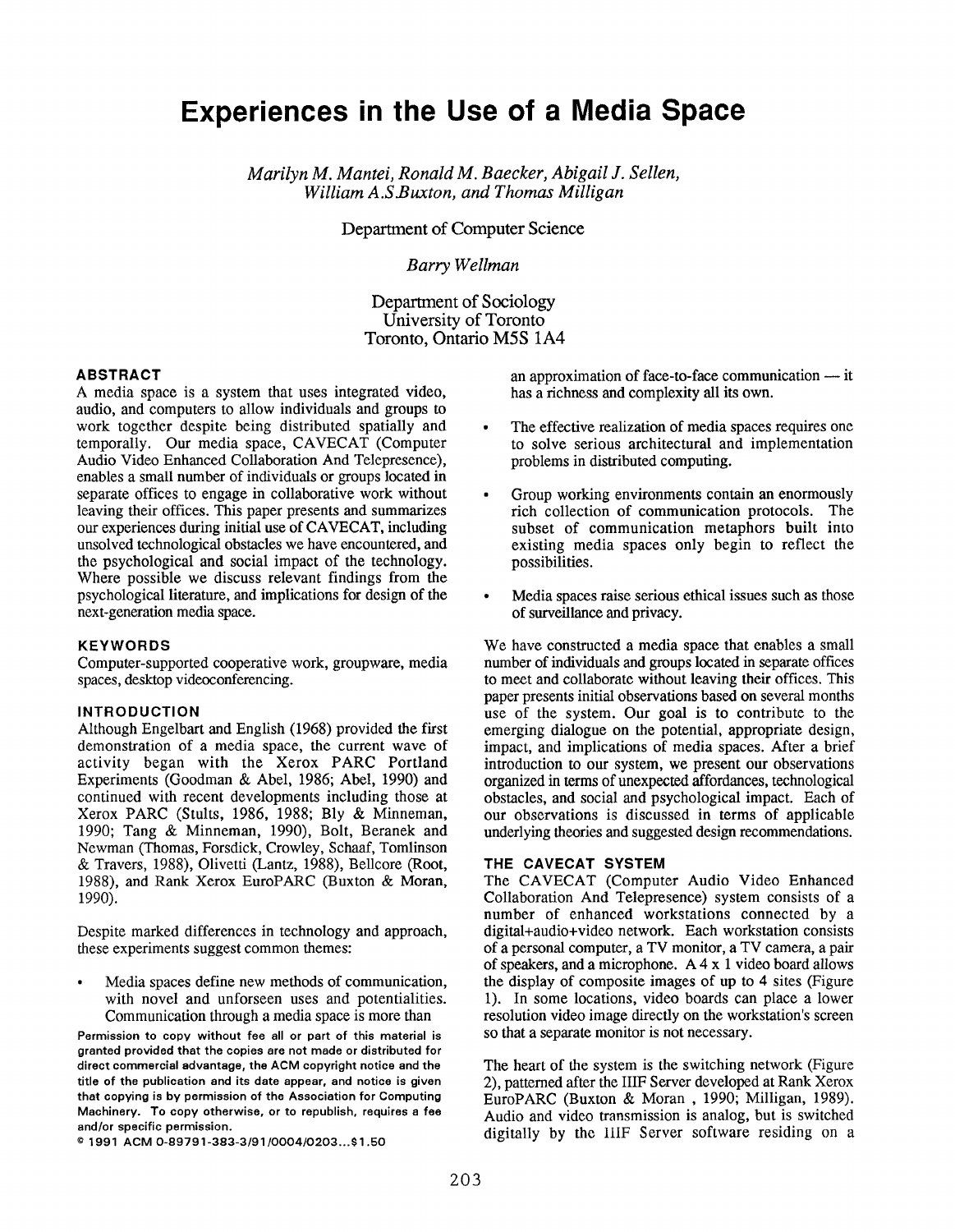workstation. Personal workstations in each office send messages via Ethernet to the IIIF server requesting connections. The IIIF Server also examines privacy settings for each office to determine if requested access by another office is permissible.



Figure 1. Video image of a CAVECAT meeting.

A server agent resides on each personal workstation. The user interface to this agent permits each office occupant to select a variety of communication metaphors: task oriented, (e.g., calling a meeting); spatially oriented, (e.g., walking into someone's office); or object oriented, (e.g., turning off the microphone in your office) (Louie, Mantei & Buxton, 1990),

We are developing shared software to support the computer communication aspect of the media space. These packages include a shared drawing tool and a shared text editor, Until this software is in place, we are using commercial software such as Timbuktu (Farallon, 1989), and ShrEdit, an experimental shared editor (Olson, Olson, Mack & Wellner, 1990).

#### UNEXPECTED AFFORDANCES

In order to understand the impact of the media space on its users, we applied it to ourselves by setting up CAVECAT nodes linking two faculty offices, the system programmer's office, and a graduate student work area. For the communication interface, we used a spatial metaphor consisting of a layout of the offices involved. We digitized video images of the CAVECAT users and placed these miniaturized images inside their owners respective onscreen offices Moving one or more of these images from one virtual office into another establishes a visual and acoustic link with the office or offices of choice,

## Meetings of groups of groups

We had intended our setup to work primarily as a communicating device for one person located in each office. Our camera setups and camera angles were not designed for video conference meetings, However, in reality there was a natural demand for such a facility and it was used in this way. Individual members of the group used CAVECAT to introduce their visitors to others without going through the effort of physically walking the visitor over to the other individwd's office for a more timeconsuming interruption.

## Mirror function

Although the system was designed for displaying other meeting participants, unexpected benefits came from displaying oneself. We used this "mirror" facility to make sure we were properly framed in the camera. The mirror function was included automatically in the split-screen display of 4-way conversations (Figure 1).

## Monitoring function

Another surprising use was for the purpose of being virtually in one's own office, Instead of using the media links to place oneself virtually in another's office, we could also use the links as windows into our own offices when we were not there. We could monitor who was looking for us and when the phone rang. We could also use the system for security.



Figure 2. Schematic diagram of the layout of the CAVECAT network.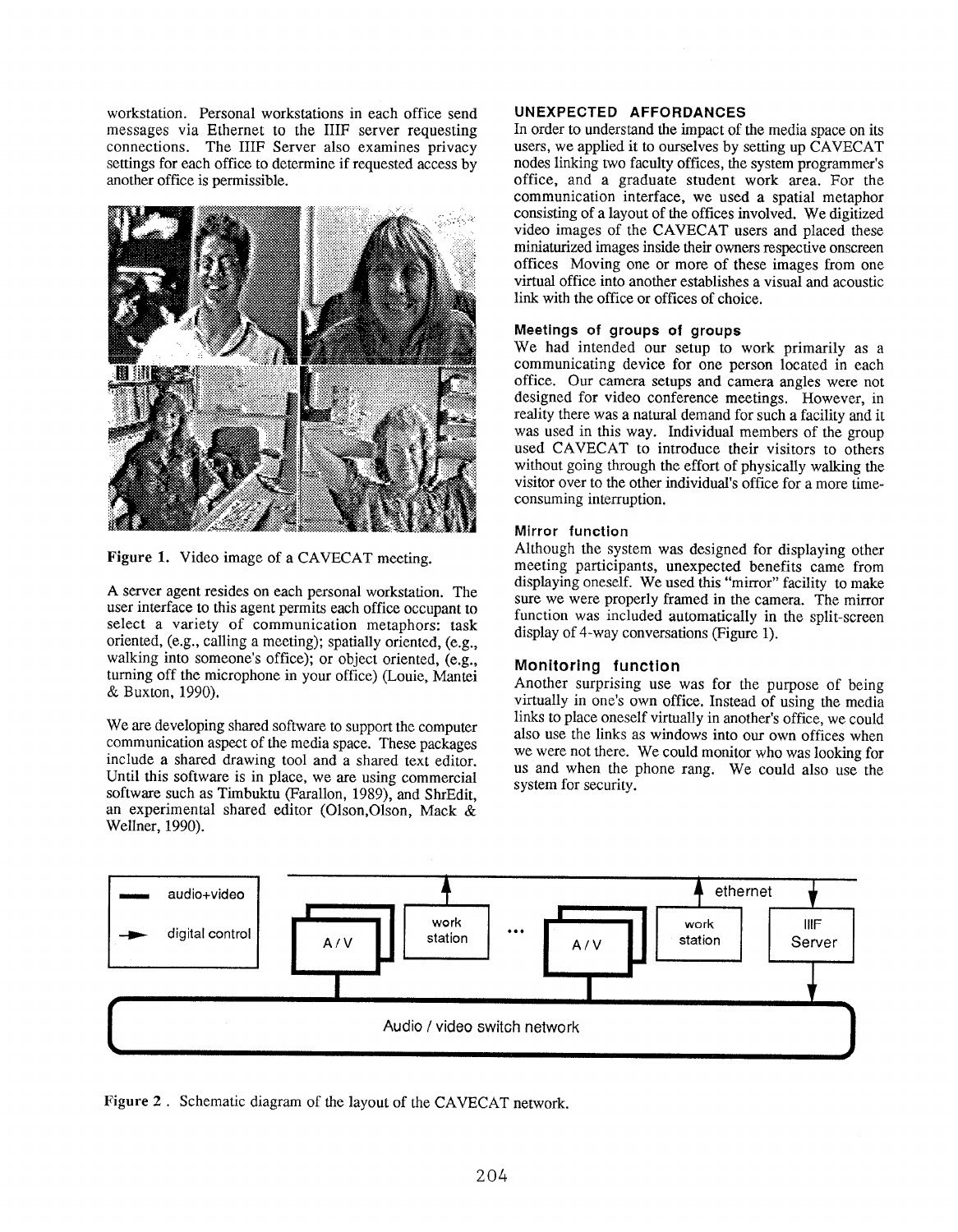#### TECHNOLOGICAL OBSTACLES

In our experience, a number of technological obstacles presented usability problems:

# System response time delays

We initially built a prototype software package to run our virtual office connections. The time to establish a connection or to enter or leave an ongoing meeting was nearly two seconds. This delay quickly became intolerableAlthough system response times improved with a new version of the software, we must note that the two second wait time corresponds well with network switching and satellite delays for very long distance communications. This poses serious problems for the design of virtual offices spanning long distances.

#### Audio levels and noise

Ambient noise in the speakers' offices presented a major problem for sound quality. Different furniture arrangements, different numbers of people in the office, whether the office door was open or not, and where the office owner chose to sit in relation to speakers and microphones all had the potential to further degrade the quality of the sound. As a result, sound levels had to be continuously adjusted. When CAVECAT participants could not hear another participant, they tended to raise their voices, disturbing the audio levels more.

Obviously, it is inappropriate for us to tamper with the flexibility of individuals to decorate and move around their offices, nor do we have an intelligent device to automatically adjust levels. We are modifying the system by providing each participant with the ability to control their own audio, but we need to determine ways to make such adjustments easy and to guarantee that individual adjustments do not cause deterioration of the overall sound quality through feedback.

#### Sound localization

Participants of CAVECAT commented on how the sound in the shared communication seemed to come from "out of the air" rather than from the direction of the person speaking. When we had multiple participants communicating, the inability for participants to localize the sound sometimes made it difficult to determine who was speaking. Often, it was also difficult to know if one's phone was ringing, because of confusions with rings in other offices transmitted over the network.

#### Lighting and camera angles

The automatic light adjustments in our camera were intelligent but not intelligent enough. For example, some cameras were pointing at whiteboards located behind the occupants. The camera automatically adjusted for these white backgrounds, leaving the individuals in the foreground bathed in shadow. Some cameras were perched on bookshelves, while others sat on the side of their personal workstation. The location of the cameras, the lighting and color of the room's background, and the distance the individual chose to sit from the camera all affected the size and quality of the image transferred to the other offices.

Bad camera angles could distort impressions of speakers, which was particularly serious when one was not very familiar with a participant and when one was negotiating. Cameras with automatic focus continually zoomed in and out on the people moving about their offices, tending to make viewers in other offices slightly motion sick. It is clear that we need to consider carefully the placement of both camera and human, and to provide appropriate controls for presenting desirable video images.

## PSYCHOLOGICAL AND SOCIAL IMPACT

#### Meetings between and within offices

Meetings of groups of groups of people were difficult to manage because people within an office were more "present" with each other than they were in the virtual office across the media. The physical closeness of people in the same office made them much more aware of their physical neighbors than of their video neighbors. This fact, combined with the poor acoustic quality across the network, encouraged people to address those in the same room rather than those in the other offices.

Two types of conversations often took place simultaneously. One conversation was public where people spoke to the camera. Private conversations were also being held among individuals in each office. Coordinating these two kinds of conversations and establishing the dominance of the public discussion when appropriate presented a challenge.

Another problem with such large meetings was that the displayed size of many individuals was so reduced that fine points of the interaction were often not visible. Facial expressions and nonverbal gestures were not as salient; interactions seemed less "real" than the ones taking place in the same room. When we switched from a meeting of multiple offices (a 2 x 2 video configuration of all participants) to a two-way communication (a single screen presentation of other participant), conversations again took place between offices rather than within offices.

#### Gaze and eye contact

Because participants were engaged in looking at the video image of their counterpart, they did not look directly into the TV camera. We did not use teleprompters or halfsilvered mirrors to facilitate looking at the screen and the camera simultaneously. Thus eye contact was not established.

Gaze and mutual gaze are an important part of normal faceto-face communication. It is estimated that 61 percent of conversation involves gaze and 31 percent involves mutual gaze (Argyle, Ingham, Alkena & McCallin, 1973), Gaze serves at least five functions (Argyle et al., 1973; Exline, 1971): to regulate the flow of conversation; to provide feedback on how the communication is being perceived by the listener; to communicate emotions; to communicate the nature of the interpersonal relationship; and to reflect status relationships.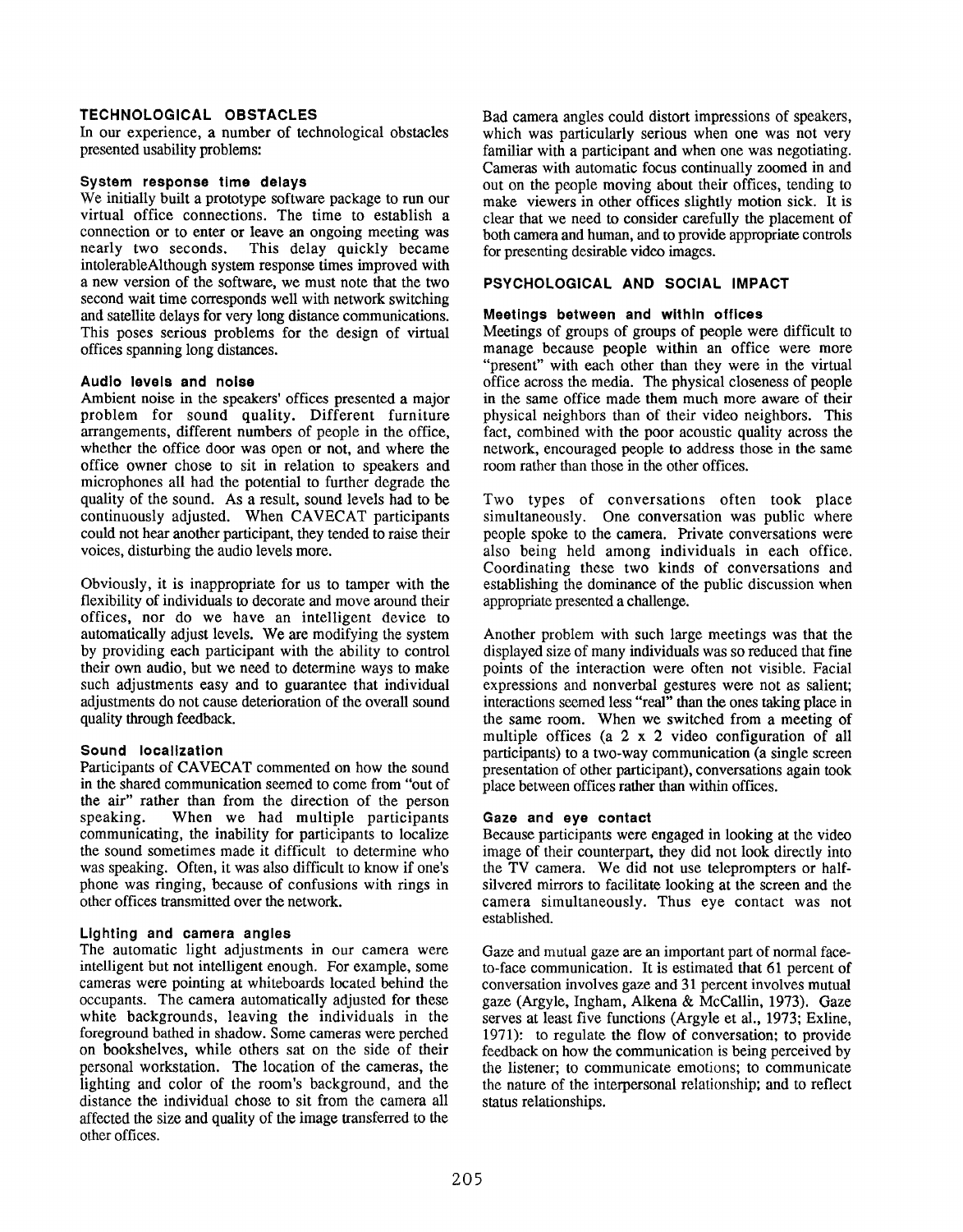Rank Xerox EuroPARC (Buxton & Moran, 1990) used video tunnels — boxes containing cameras which pick up the video image of an individual via a half silvered mirror in front of their TV monitor. This solution makes it necessary for people to sit directly in front of big black boxes rather than in normal communicating positions within their office. EuroPARC has removed these video tunnels, but alternate solutions to achieving eye contact have not been devised. Hewlett-Packard embeds a miniature camera in the top of the workstation and uses onscreen video, but even this angle does not permit complete eye contact.

The best solution we have been able to achieve is produced by placing a camera with a wide-angle lens in front of and above the person and just above the monitor. The camera should not be very close to the person; zooming is used to make the person appear closer.

## Status of meeting participants

Another interesting observation was that CAVECAT changed social status relationships due to the loss of the usual spatial and nonverbal cues which convey status information.

In face-to-face meetings, the seating of people in a room is usually indicative of a hierarchy with higher status people occupying more central positions or "head of the table" locations.

The design of CAVECAT unintentionally introduced its own social status cues. In meetings of four individuals, CAVECAT arbitrarily positioned participants' images in a 2 x 2 grid. CAVECAT also configured the video images for a meeting based on who requested the meeting. This meant that if meetings were reconvened after a short break by a different person, the result was a different image configuration. This was highly disconcerting to the participants. It was as if everyone had left the room and returned to take new positions around the table.

## Meeting coordination

Our observed problems with loss of traditional status cues and generation of new cues speaks to the more general issue of control in discussions. When important cues are missing or degraded, there is a greater need for a moderator to control turn-taking and group decision processes. For example, people wanting to take control in conversations will often lean in to indicate their desire to speak. This cue is difficult to detect on video,

Our observation is that a moderator's success may depend on having "media presence" — a factor which does not necessarily come into play in face-to-face meetings.

#### Image size and personal impact

A participant's effectiveness within a conversation and the way each participant was perceived by others seemed to be, in part, determined by video image size. Participants with large images appeared to have more impact in the discussion. Participants with small images seemed distant and less effective in the conversation.

The size of the video image was determined by four factors: the screen size of the monitor, the distance of the viewer from the TV monitor, the distance of the person from the camera, and the zoom setting of the camera. Participants often had different sized images because these variables were rarely adjusted.

## Video image and social distance

Image size and angle also interacted with people's perception of their social relationship to other participants. Inappropriate image size sometimes gave the sense of people being too personal or too impersonal in the conversation.

These observations are consistent with the social psychology literature which finds that interpersonal physical distance is predictive of relationships between people (Argyle & Dean, 1965). People who are only casually acquainted tend to maintain a distance of about 4 to 12 feet between them while interacting. Distances from 1 1/2 to 4 feet tend to be maintained for friends, while distances of less than 1 1/2 feet are reserved for intimate relationships. It is well established that people quickly become uncomfortable if the distance between them is perceived to be inappropriate for the relationship. Too close, and people feel their space is being violated. Too far, and people are also uncomfortable.

In the media space, what is relevant is the "perceived" interpersonal distance, a virtual distance rather than a physical one. Observation suggests that video images may be viewed as less personal and intrusive in general. In one hot summer's day usage, the participants talked freely with each other over the media space, but one individual immediately donned a lab coat to cover her shorts and tank top when meeting face-to-face with the same individual. One the other hand, occasionally a meeting participant reached for a book from a shelf or stood up, creating views several inches from the participant's neck or stomach, making an onlooker uncomfortable.

What is also unusual about a media space is that the interpersonal distance may be simultaneously different for any member of the group communicating. This is not the case for physical distance where distances between people are, in a sense, negotiated and shared. In CAVECAT, a participant's personal space can be invaded without the invader being aware of this.

#### Privacy and surveillance

When we first put the system in place, any node on the network could immediately connect with any other node via video and audio. The system was kept running semicontinuously because of the need to troubleshoot startup problems. This lack of privacy led to very strong protection behaviors on the part of two participants — one who was negotiating the secret sale of a company, and another who was negotiating problems in a personal relationship. The first individual unplugged or shut off all CAVECAT connections while the second worked shorter hours.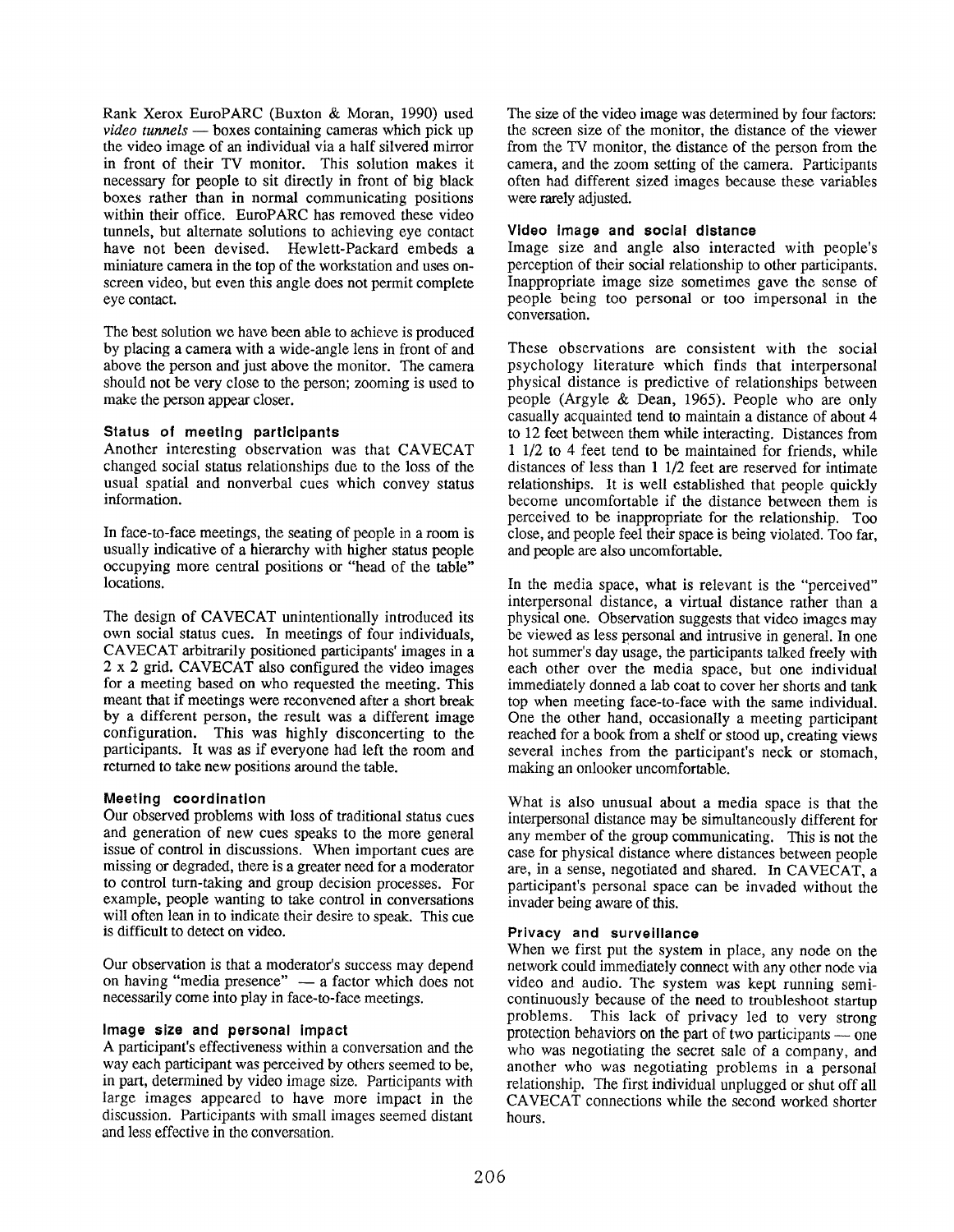It became clear very early that "knowing" when you were connected to another office and being able to inhibit the connection were critical and necessary features. The media space, as it was, did not provide enough feedback to indicate that others were suddenly present in your office. In addition, although available, the privacy setting features in the IIIF Server were too complicated for easy use. One good approach to the provision of adequate feedback is through the use of non-speech audio cues (Buxton & Moran, 1990; Gaver & Smith, 1990).

# IMPLICATIONS FOR FUTURE DESIGN

Our experiences begin to illustrate how technology can significantly alter the nature of human communication patterns. One important conclusion is that many of the cues implicit in face-to-face communication situations need to be taken into account and provided for in the design of the interface.

There are many communication variables that we had not considered in our original design. It is easy to take for granted aspects implicit in face-to-face communication such as the physical presence of someone in an office implying a desire to communicate, or nonverbal gestures of individuals in a meeting.

Another implication of our observations is that it is important to provide easy-to-use features that place some of the system variables under user control. For example, because there are many aspects of the visual image which affect the way participants perceive each other and interact, it is important that users are able to adjust for viewing and being viewed.

We have a number of specific plans based on our experiences to date:

- We are developing metaphors for communication and privacy protection that follow accepted communication practice. These metaphors consist of interface selections that allow the user to: (1) wait to see someone who is busy talking to someone else; (2) drop by to ask a quick question; (3) shut one's door partially or wholly; or (4) whisper something to a coworker at a meeting. We are working with variables such as video image size, blurriness of the video image, duration of the video/audio connection and verbal and non-speech audio cues to create these communication protocols.
- We are building an underlying visual language for manipulating the parameters of the system so that its users can build their own protocols for adjusting the media space parameters.
- We are putting in new basic functionalities such as individual control of audio and comparative viewing of video images, We are also trying out automatic audio switching so that the person speaking in a meeting becomes the single image presented to all participants. This avoids our image size problems but may create

new problems associated with not being able to view everyone in the meeting.

Despite our current problems, our media space has proved to be a successful tool for collaborative communication. We find that it is used extensively for communicating about software development. The system not only allows an approximation to face-to-face communication, but also confers many new advantages upon its users. We can have virtual open offices with the bad effects of continuous noise and disturbance removed and the good effects of proximity enhanced. Meantime we are continuing the process of iterative design in order to minimize the problems and capitalize on the advantages discussed in this paper.

#### ACKNOWLEDGEMENTS

For research support, the authors are indebted to the Natural Sciences and Engineering Research Council of Canada, the Information Technology Research Centre of Ontario, Apple Computer, Digital Equipment Corporation, IBM Canada and particularly to Rank Xerox EuroPARC, which contributed the code for the IIIF Server. In addition, we are grateful to the University of Michigan, which loaned us the object code for their shared editor. We also wish to thank the many students who have worked long hours on CAVECAT: Beverly Harrison, Jeffrey Lee, Gifford Louie, Iva Lu, Kelly Mawby, Tracy Narine, Ilona Posner, Michael Sheasby, and Ian Small.

#### REFERENCES

- Abel, M.J,. Experiences in an exploratory distributed organization, In Galegher, Kraut & Egido (Eds), Intellectual Teamwork: Social and Technological Foundations of Cooperative Work, Lawrence Erlbaum Associates, 489-510.
- Argyle, M. and Dean, J. (1965) Eye contact, distance, and affiliation. Sociometry, 28, 289-304.
- Argyle, M., Ingham, R., Alkena, F. and McCallin, M.  $(1973)$ . The different functions of gaze. Semiotica, 7, 10-32.
- Bly, S.A. and Minneman, S.L, (1990). Commune: a shared drawing surface. In Proceedings of the Conference of Office Information System, Cambridge, MA, April 1990. 184-192.
- Engelbart, D. and English, W.K, (1968). A research center for augmenting human intellect. In Greif, I. (Ed.) . Computer-Supported Cooperative Work: A Book of Readings, Morgan Kaufmann Publishers, San Mateo, Calif., 81-105.
- Exline, R.V. (1971). Visual interaction: The glances of power and preference. In J. K. Cole (Ed.) Nebraska Symposium on Motivation Vol. 19, 163-206, University of Nebraska Press.